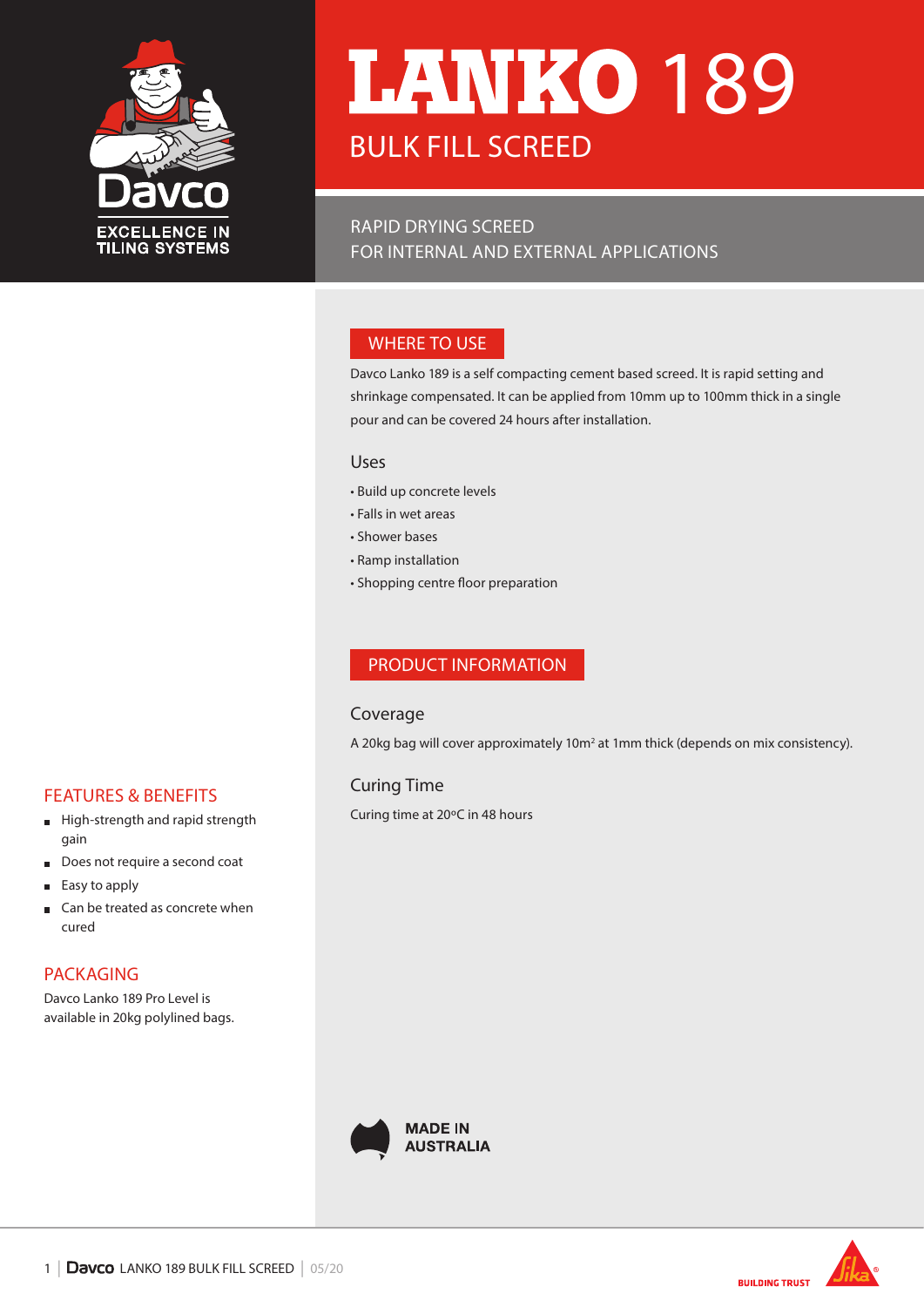## **TECHNICAL**

| <b>TECHNICAL DATA</b>                                              | LANKO 134   |
|--------------------------------------------------------------------|-------------|
| Appearance                                                         | Grey powder |
| Shelf life when stored unopened in elevated, cool, dry<br>location | 6 months    |

Values presented are typical and not necessarily referenced to create specifications. All measurements are taken at 20ºC and 50% relative humidity. Specifications vary according to site conditions and should be taken as a guide only.



Davco products manufactured in Australia are produced in accordance with quality management systems certified as complying with AS/NZS ISO 9001:2008.

**Quality** ISO 9001

| <b>TEST DATA</b>                           | <b>CRITERION</b> | <b>TYPICAI TFST</b><br><b>RESULT</b> |
|--------------------------------------------|------------------|--------------------------------------|
| Test method: ASTM C191                     |                  |                                      |
| Pot life                                   |                  | 20 mins                              |
| Foot trafficable at 20°C                   |                  | 3 hours                              |
| Ready for covering                         |                  | 24 hours                             |
| Curing time at 20°C                        |                  | 48 hours                             |
|                                            | 2.2L             | 2.7L                                 |
| Initial set time at 20°C                   | 75 mins          | 80 mins                              |
| Final set time at 20°C                     | 80 mins          | 90 mins                              |
| <b>Bulk density</b>                        | $\sim$ 2.25g/L   | $\sim$ 2.15g/L                       |
| Mixed consistency                          | Trowelable       | Flowable                             |
| Test method: ASTM C109 AS/NZS 2350.11-1997 |                  |                                      |
| Compressive strength                       |                  |                                      |

# PRIMER PREPARATION

- After preparation, prime the substrate with Davco Lanko 124 Ultraprime
- Suitable priming is an important step that will help bonding to the substrate
- Use Lanko 124 Ultraprime directly from the container. Do not dilute
- If using on a very porous slab or in warm or windy conditions ensure the primer does not flash dry. Wet down the surface before priming if needed
- Use primer at the correct rate of 8 10m<sup>2</sup> per litre
- Test areas should be performed in all cases, to assure the suitability of the product for the intended use. This should include the floor finishing / covering

# MIX PREPARATION

#### Mix Ratio

| SITUATION / REOUIREMENT | MIX REOUIREMENTS PER 20KG           |
|-------------------------|-------------------------------------|
| General applications    | 2.2L - 2.7L of clean, potable water |

# Mix Process

- 1. Mix mechanically using a drill and suitable paddle
- 2. Concrete mixers or hand mixing is not suitable
- 3. Always mix the powder into the water
- 4. Add 2.2 2.7L of clean, potable water to a clean bucket and slowly add the powder while mixing
- 5. Use 2.2L for lower slump and 2.7L for higher slump mixes



# DIRECTIONS FOR USE

• A test should be undertaken in all cases to ensure suitability

# SURFACE PREPARATION

- Surfaces, must be dry, structurally sound, clean, free of dust,dirt, wax, oil, grease, asphalt, mastic, latex compounds, adhesives, paint, gypsum-based products and other contaminants
- All concrete sub-floors must be fully cured and dry, in accordance with AS1884-1985 (maximum moisture content 5.5% or 70% humidity)
- Non-porous concrete must be mechanically abraded or acid etched
- Deeply contaminated substrates must be abraded to a clean, sound surface
- New concrete must be six weeks old before covering
- Any construction joints in the underlying sub-floor should be carried through the Davco Lanko 189 Bulk Fill Screed, to avoid cracking
- For further details, please contact Sika Australia.